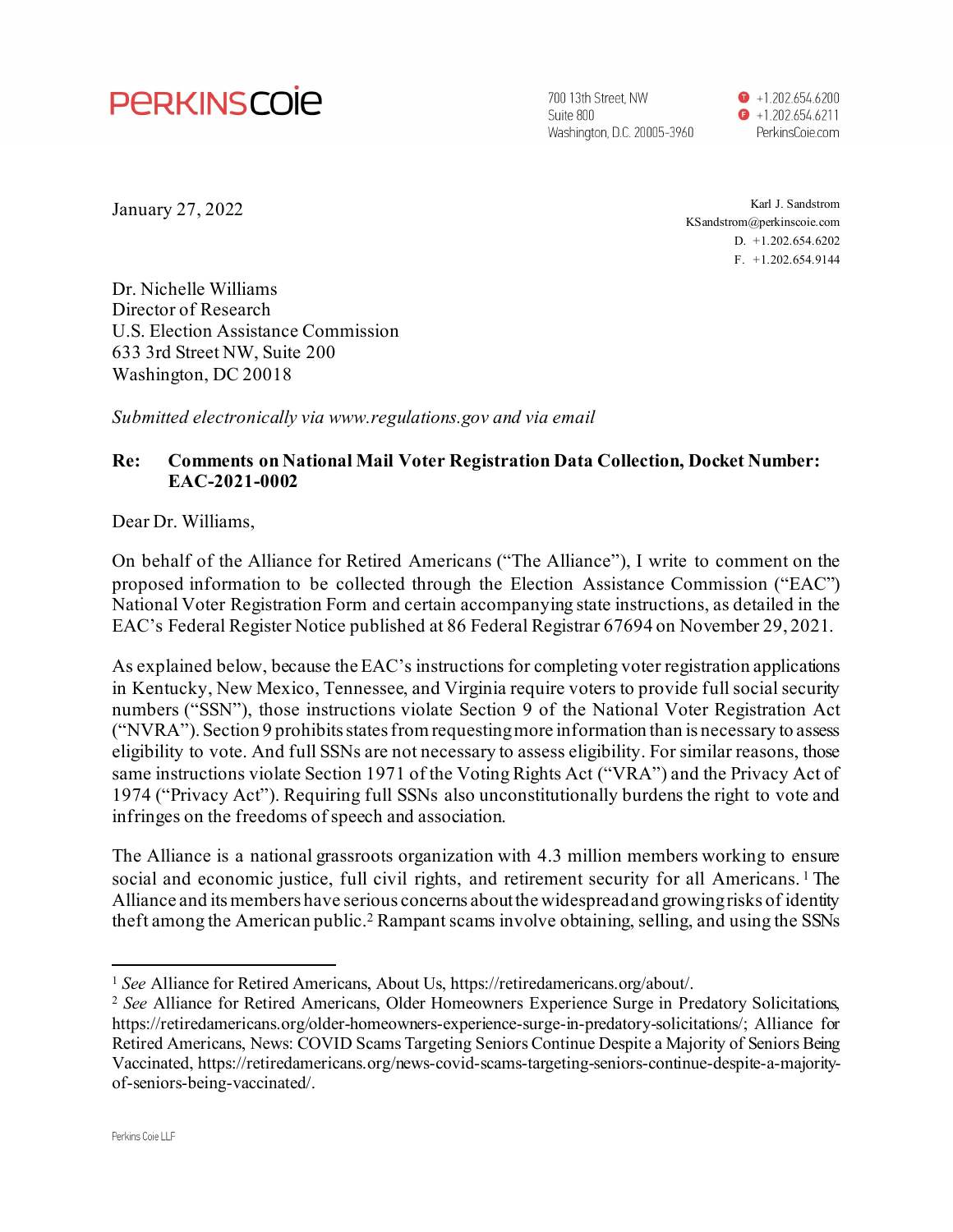of unassuming Americans.<sup>3</sup> Those scams have the potential, not only to bleed victims of their financial resources, but also to obtain credit and loans in their name, use their health insurance, and even expose them to prosecution for the crimes of the scammers. <sup>4</sup>

The Alliance is not alone in those concerns. In 2017, Congress enacted the Social Security Number Fraud Prevention Act.<sup>5</sup> The Act seeks to minimize the unnecessary use of SSNs by prohibiting government agencies from including them on documentssent by mail.6 During legislative hearings on the bill, members of congress heard that 18 million Americans become victims of identity theft each year.<sup>7</sup> The number of Americans whose personally identifiable information is compromised is even higher. In a single breach of the Office of Personnel Management's data in 2015, "the personally identifiable information for 22 million Americans was compromised."8

To combat identity theft, the Social Security Administration recommends that Americans do not carry any documents listing their SSNs, do not say those numbers aloud in public, and treat any request for their SSN with serious skepticism.9 And Americans are listening. Americans have become increasingly reluctant to provide their full SSNs, even to government agencies.<sup>10</sup> For example, in response to growing concerns, the Census Bureau was forced to drop the requirement of SSNs on its surveys to ensure that low response rates did not compromise the data collected. <sup>11</sup>

Election databases are particularly vulnerable to those attacks. Leading up to the 2016 presidential election, foreign state actors attempted to infiltrate the elections systems of all 50 states.12 In at

<sup>3</sup> *See* Social Security Administration, Social Security: Fraud Prevention and Reporting, https://www.ssa.gov/fraud/; *see also* Office of the Inspector General, Social Security Administration, Scam Awareness, https://oig.ssa.gov/scam/.

<sup>4</sup> *Id.*

<sup>5</sup> Public Law 115-59, September 15, 2017, 131 Stat 1152.

<sup>6</sup> *Id.*

<sup>7</sup> 163 Cong. Rec. H4533-01, 163 Cong. Rec. H4533-01, H4533.

<sup>8</sup> *Id.*

<sup>9</sup> *See* Social Security Administration, Social Security: Fraud Prevention and Reporting, https://www.ssa.gov/fraud/; *see also* Office of the Inspector General, Social Security Administration, Scam Awareness, https://oig.ssa.gov/scam/.

<sup>10</sup> *See* Jennifer McNabb et al., *Uses of Administrative Data at the Social Security Administration*, 69 SOCIAL SECURITY BULLETIN 1, https://www.ssa.gov/policy/docs/ssb/v69n1/v69n1p75.html.

<sup>11</sup> *Id.*

<sup>&</sup>lt;sup>12</sup> U.S. Senate, Report of the Select Comm. on Intelligence, 116th Cong., Rep. on Russian Active Measures Campaigns and Interference in the 2016 U.S. Election Volume Case 3:21-cv-00756 Document 1 Filed 12/07/21 Page 16 of 41 PageID# 16 RETRIEVED FROM DEMOCRACYDOCKET.COM - 17 - 1: Russian Efforts Against Election Infrastructure with Additional Views (2019), https://www.intelligence.senate.gov/sites/default/files/documents/Report\_Volume1.pdf. 50.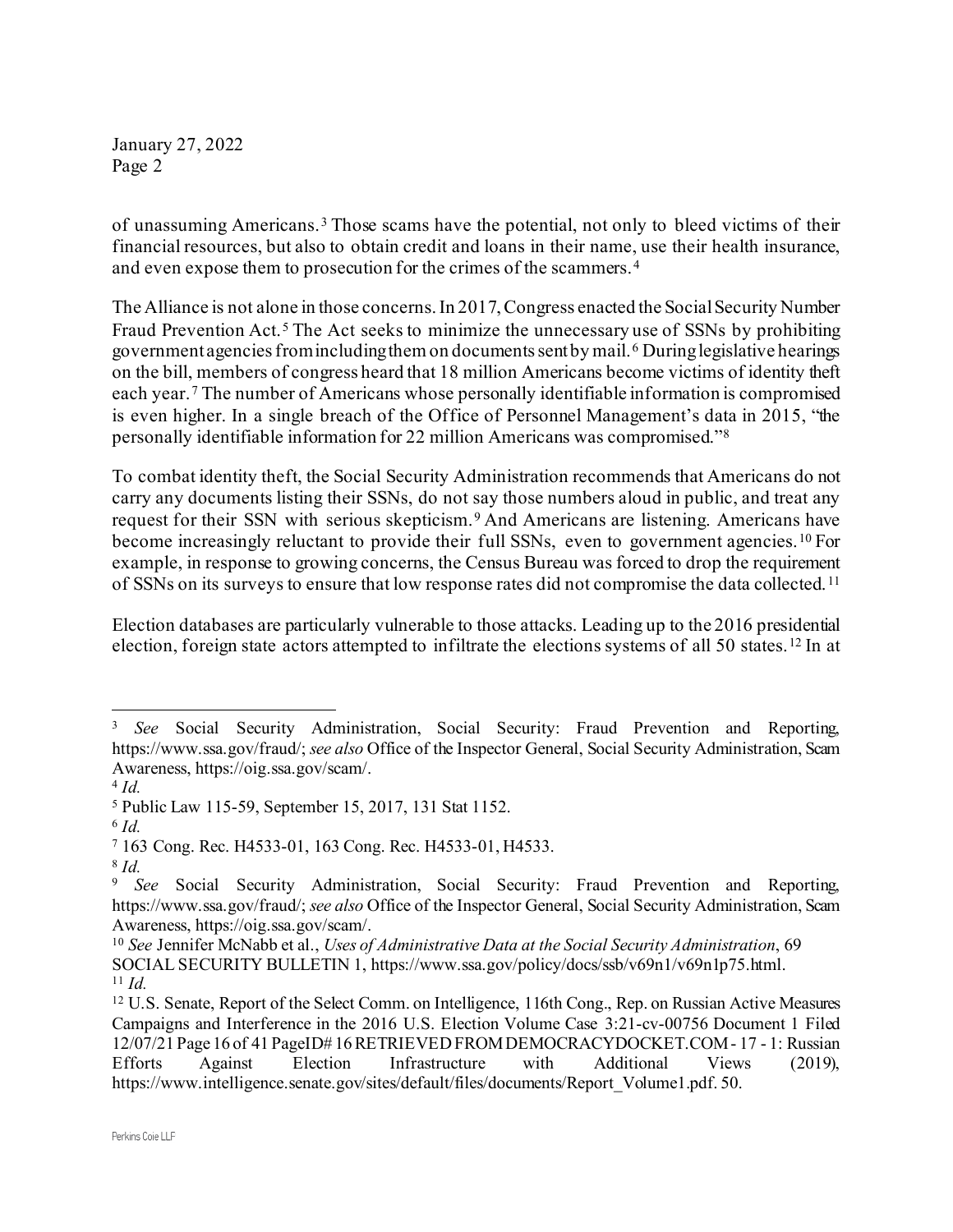least 21 states, hackers attempted to gain access to voter registration databases.13 And in two of those states, the hackers were successful. Such attacks are far from over—government officials have warned of future attacks on our elections systems.<sup>14</sup>

Despite the dangers associated with disclosure of SSNs, the EAC's instructions for completing the National Voter Registration Form in at least four states—Kentucky, New Mexico, Tennessee, and Virginia—require voters to provide their full SSNs. <sup>15</sup> States that require full SSNs on voter registration applications are increasingly facing litigation.16 In fact, just last year, a fifth state agreed to discontinue its use of the full SSNs for voter registration purposes in response to a federal lawsuit. <sup>17</sup>

The EAC's National Voter Registration Form and accompanying instructions requiring full SSNs on voter registration applications are not only dangerous, they are illegal and unconstitutional.

*First*, the EAC's National Voter Registration Form and accompanying instructions violate the NVRA and the VRA because full SSNs are not necessary or material to determining an applicant's eligibility to vote. The NVRA requires the EAC to create a National Voter Registration Form, a uniform application that voters can use to register by mail or in-person at designated locations.<sup>18</sup> The NVRA sets out a broad framework for the contents of that form, including specifying certain items that must be included on the form, along with other items that cannot be. <sup>19</sup> Although states may create their own voter registration forms for federal elections, those forms must meet the same criteria as the federal form.20 And Section 9 of the NVRA prohibits voter registration forms from requiring information that is not "necessary to enable the appropriate State election official to

<sup>13</sup> *Id.*

<sup>14</sup> *See, e.g.*, Nat'l Conference of State Legislatures, Don't Sleep on Election Cybersecurity (Cyber Criminals Won't) (April 6, 2021), https://www.ncsl.org/research/elections-and-campaigns/don-t-sleep-onelectioncybersecurity-cyber-criminals-won-t-magazine2021.aspx.

<sup>15</sup> *See* U.S. Election Assistance Commission, Register To Vote In Your State By Using This Postcard Form and Guide, https://www.eac.gov/assets/1/6/Federal\_Voter\_Registration\_ENG.pdf.

<sup>16</sup> *See, e.g.*, *Schwier v. Cox*, 412 F. Supp. 2d 1266, 1273 (N.D. Ga. 2005), *aff'd*, 439 F.3d 1285 (11th Cir. 2006); Complaint, *Democratic Party of Virginia et al. v. Brink, et al.*, No. 21-cv-00756 (E.D.Va. December 17, 2021).

<sup>17</sup> *See* Seanna Adox, SC voters can register without giving full Social Security number, following lawsuit, The Post & Courier (Jan. 17, 2020), available at https://www.postandcourier.com/politics/sc-voters-canregister-without-giving-full-socialsecurity-number-following-lawsuit/article\_28faa696-3939-11ea-8071- 732dc2e17cee.html.

<sup>18</sup> 52 U.S.C. §§ 20504; 20508.

<sup>19</sup> *Id.* § 20508.

<sup>20</sup> *Id.* § 20505(a)(2).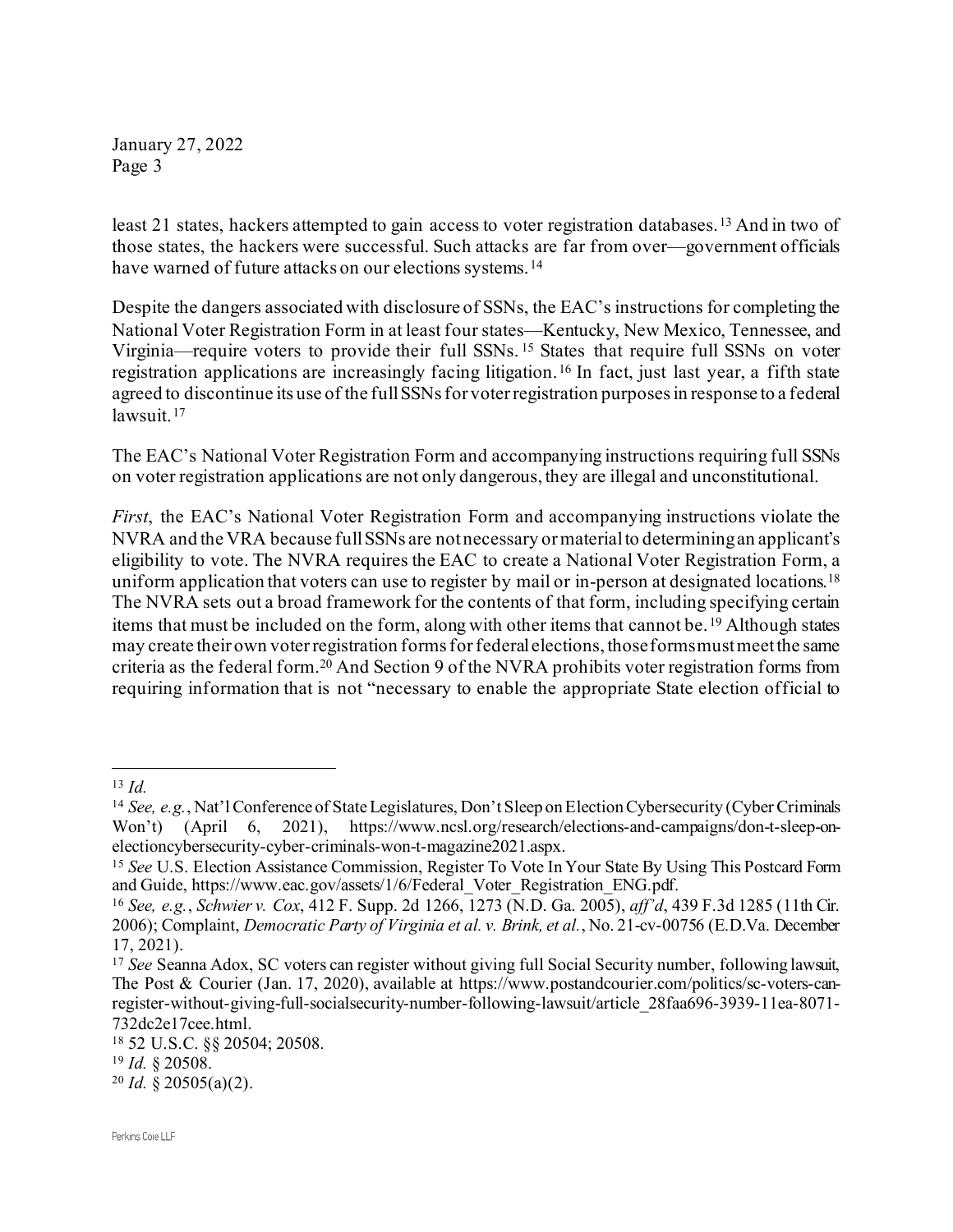assess the eligibility of the applicant and to administer voter registration and other parts of the election process."21

Likewise, Section 1971 of the Voting Rights Act provides that:

No person acting under color of law shall . . . deny the right of any individual to vote in any election because of an error or omission on any record or paper relating to any application, registration, or other act requisite to voting, if such error or omission is not material in determining whether such individual is qualified under State law to vote in such election. <sup>22</sup>

Full SSNs are not necessary or material in determining whether a voter registration applicant is eligible to vote.<sup>23</sup> As the consistent practice in all 46 other states and the requirements of the Help America Vote Act ("HAVA") demonstrate, an applicant's name, date of birth, and the last four digits of a voter's SSN are more than sufficient to determine voter eligibility. <sup>24</sup> Full SSNs provide no additional necessary or material information.

*Second*, the EAC's National Voter Registration Form and accompanying instructions violate the Privacy Act. <sup>25</sup> The Privacy Act prohibits any federal, state, or local government agent from "deny[ing] to any individual any right, benefit, or privilege provided by law because of such individual's refusal to disclose his social security account number."26 When Congress passed that law four decades ago, it marked fraud involving the use of SSNs as "one of the most serious manifestations of privacy concerns in the Nation."<sup>27</sup>

Although there is a limited "grandfather" provision in the Privacy Act, at least three of the four states currently requiring full SSNs do not satisfy it. The Privacy Act permits a state to claim an exception from the Act's requirements if it: (1) maintained a system of records before January 1, 1975, and (2) required the disclosure of an individual's full SSN to verify an individual's identity

<sup>&</sup>lt;sup>21</sup> *Id.* §§ 20504(c)(2)(B); 20508(b)(1).

<sup>22</sup> 52 U.S.C. § 10101(a)(2)(B).

<sup>23</sup> *See, e.g.*, *Schwier*, 412 F. Supp. 2d at 1276 (holding disclosure of voter's social security number is not "material" in determining whether a person is qualified to vote under Georgia law for purposes of the Voting Rights Act); *McKay v. Altobello*, No. 96-3458, 1997 WL 266717, at \*3 (E.D. La. May 16, 1997) (holding that Louisiana violated the NVRA by requiring voter registration applicants to provide their social security numbers).

<sup>&</sup>lt;sup>24</sup> 52 U.S.C. § 21083(a)(5)(A)(i)(II).

<sup>25</sup> U.S.C. § 552a.

<sup>26</sup> *Id.*

<sup>27</sup> *See* S. Rep. No. 93-1183, reprinted in 1974 U.S.C.C.A.N. 6916, 6943.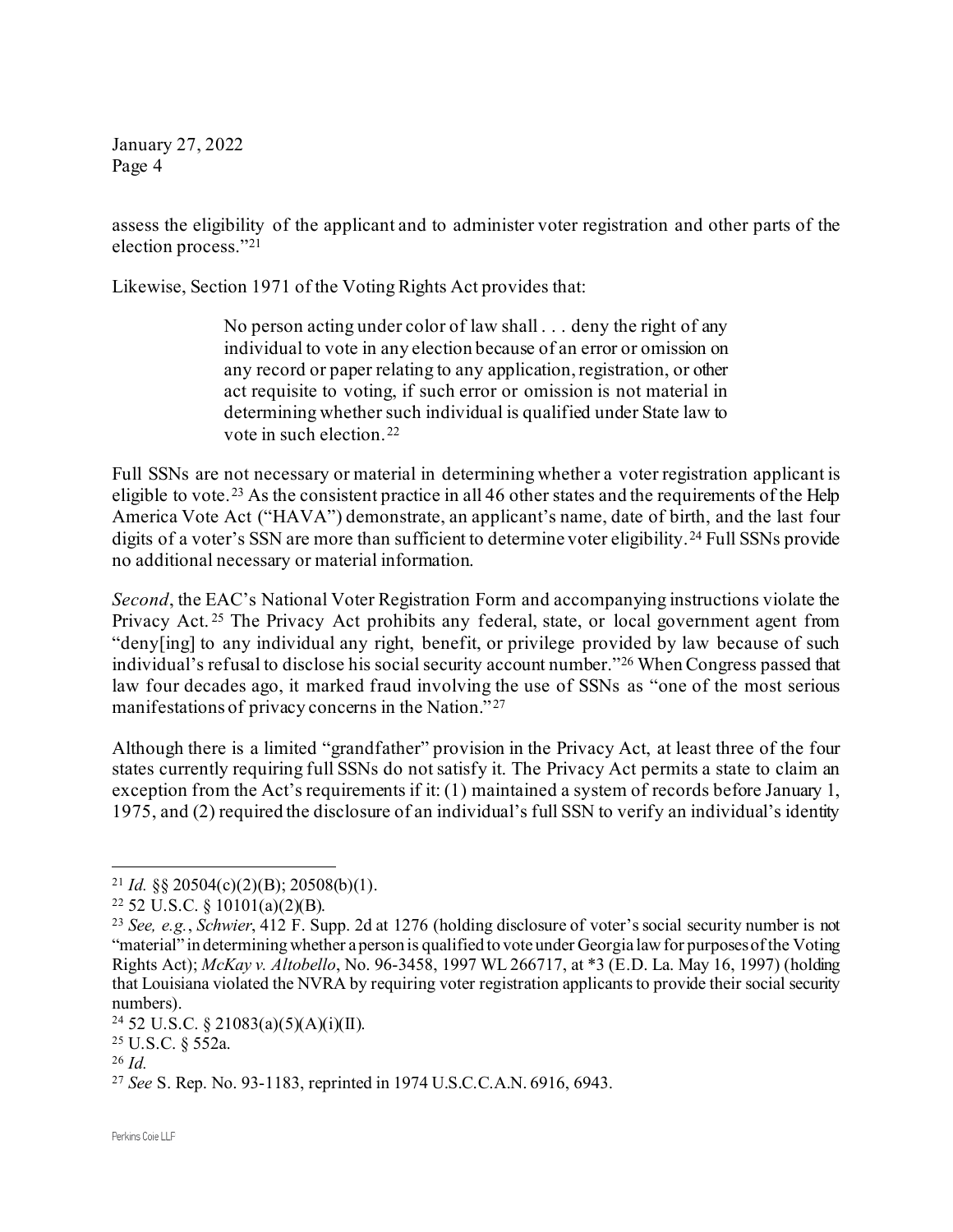under that system. <sup>28</sup> Courts have found states that have not uniformly required full SSNs on voter registration applications do not satisfy the Privacy Act's limited exception. <sup>29</sup> And neither Kentucky, New Mexico, nor Virginia have consistently required the disclosure of SSNs on voter registration applications.30

*Third*, the EAC's National Voter Registration Form and accompanying instructions violate the Fourteenth Amendment because they impose unconstitutional burdens on the right to vote in Kentucky, New Mexico, Tennessee, and Virginia. To determine whether a state law imposes an undue burden on the right to vote, federal courts apply the *Anderson-Burdick* balancing test, which "weigh[s] 'the character and magnitude of the asserted injury to the rights . . . that the plaintiff seeks to vindicate' against 'the precise interests put forward by the State as justifications for the burden imposed by its rule,' taking into consideration 'the extent to which those interests make it necessary to burden the plaintiff's rights."<sup>31</sup> Providing a full SSN requires voters to put their identity at risk. And states have no interest in requiring more than the last four digits of voters' SSNs. When Congress passed HAVA, it instructed states to confirm an applicant's eligibility to vote with that individual's driver's license number, or, if that number was unavailable, only the last four digits of that individual's SSN.32

*Fourth*, the EAC's National Voter Registration Form and accompanying instructions violate the First Amendment because requiring full SSNs on voter registration applications unconstitutionally infringes on the speech and association rights of voter advocacy organizations. Activities aimed at encouraging voters to participate in the political process are constitutionally protected speech and

<sup>28</sup> U.S.C. § 552a.

<sup>29</sup> *See, e.g.*, *Schwier*, 412 F. Supp. 2d at 1273 (N.D. Ga. 2005) ("The Court cannot say that Georgia required disclosure of one's SSN for voter registration based on the fact that only 24 counties—out of 159—required such disclosure."); *McKay v. Altobello*, No. 96-3458, 1997 WL 266717, at \*2 (E.D. La. May 16, 1997) (holding that, although Louisiana's voter registration form contained a space for an applicant's social security number, the evidence "[did] not support the contention that the information was actually provided by the applicants").

<sup>&</sup>lt;sup>30</sup> See Ky. Rev. Stat. Ann. § 116.155 ("The registration form shall include the voter's . . . Social Security number" but "[n]o person shall be denied the right to register because of the failure to include his Social Security number."); N.M. Stat. Ann. § 1-4-5.4 (requiring a full social security number only for online registrations, not paper registration); *To Amend Title 5, United States Code, to Provide that Individuals be Apprised of Records Concerning Them Which Are Maintained by Government Agencies: Hearing on H.R. 9527 and Related Bills Before the Subcomm. of the H. Comm. on Government Operations*, 92nd Cong. 166 (1972) ("H.R. 9257 Hearing") (reflecting statement from Commonwealth of Virginia citizen who refused to provide a social security number but was nonetheless permitted to vote on three different occasions").

<sup>31</sup> *Burdick v. Takushi*, 504 U.S. 428, 434 (1992) (quoting *Anderson v. Celebrezze*, 460 U.S. 780, 789 (1983)).

 $32$  52 U.S.C. § 21083(a)(5)(A)(i)(II).